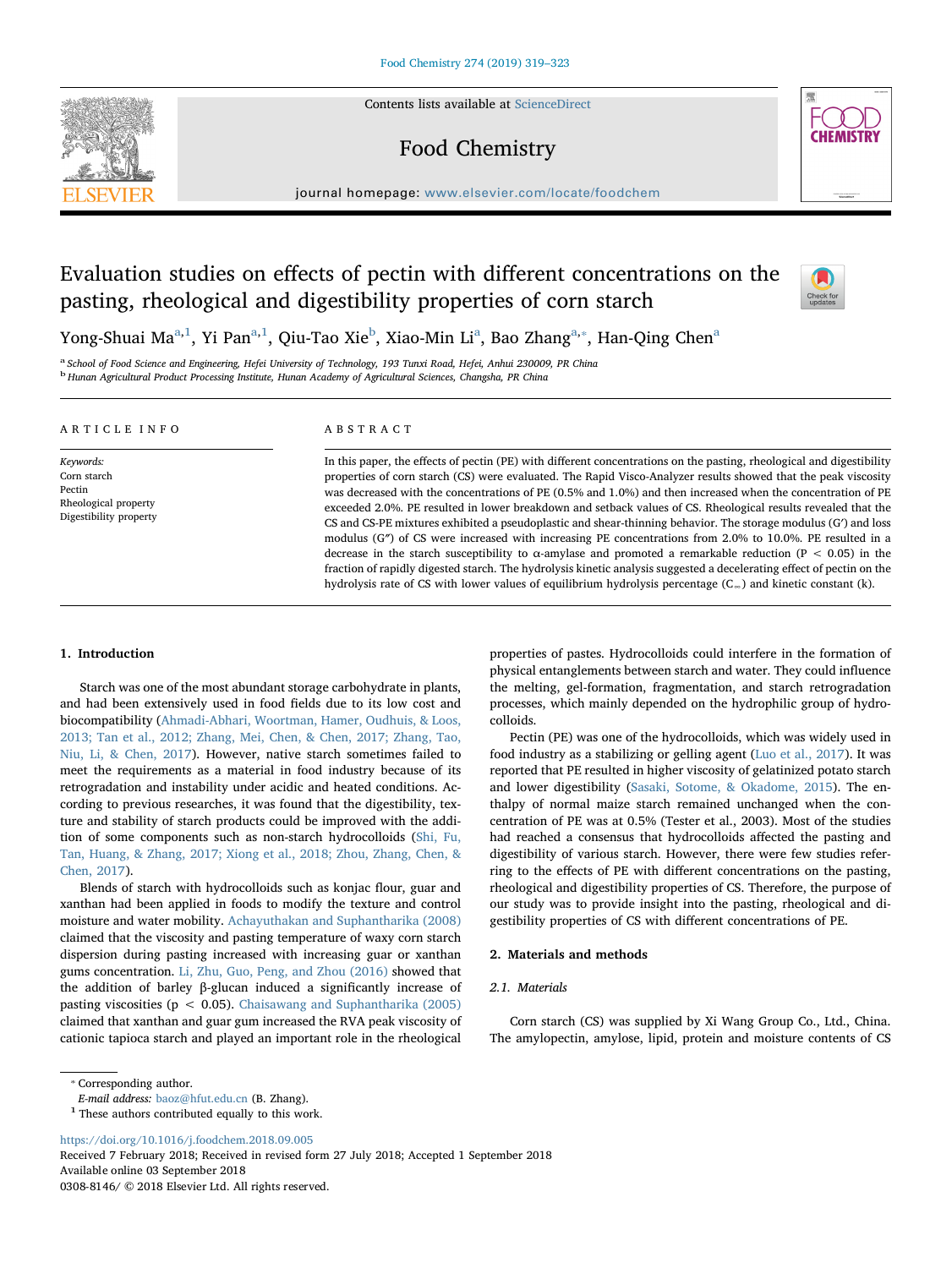were 63.7%, 25.3%, 0.52%, 0.28%, and 10.2%, respectively. Pectin (PE) was purchased from Yantai Andre pectin Co., Ltd., China, and the degree of esterification of PE was 32.3%. Porcine pancreatic α-amylase (13U/mg) was purchased from Sigma-Aldrich Chemical Co., Ltd. (Shanghai, China). Amyloglucosidase (100 Umg) was purchased from Shanghai yuanye Bio-Technology Co., Ltd., China. All other chemical and reagents were of analytical grade (Sinopharm Chemical Reagents Co. Ltd, Shanghai, China).

## 2.2. Pasting properties

The pasting characteristics of starch system were determined using Rapid Visco-Analyzer (RVA-4500, Perten Instruments, Sweden) according to the method with some modifications ([Zhang et al., 2018](#page--1-7)). Firstly, the CS slurry (8%, 25 g total weight) was suspended in deionized water in RVA aluminum container. Then the PE (0%, 0.5%, 1.0%, 2.0%, 5.0% and 10.0% of starch; w/w) was added, respectively. The calculated amounts of PE powder were primarily dissolved thoroughly by stirring of a plastic paddle before being put into the RVA machine. The pasting parameters of samples were measured in the following pasting method (STD<sub>1</sub>). The slurries were held at 50 °C for 60 s, then heated to 95 °C within 240 s, held at 95 °C for 120 s, cooled to 50 °C within 240 s and held at 50 °C for 120 s, while the speed of paddle was kept at 160 rpm. At the beginning of 10 s, the paddle speed was 960 rpm. The measurements were performed in triplicate and the averages were reported.

#### 2.3. Rheological properties

The rheological properties of the CS and CS-PE mixed pastes obtained from RVA were measured by a rheometer (DHR-3, TA Intruments Inc., USA). Samples were transferred to the rheometer plate (40 mm diameter, 0.5 mm gap) and equilibrated at 25 °C for 5 min before being determined. According to the modified method [\(Qiu et al.,](#page--1-8) [2015; Wang, Zou, Gu, & Yang, 2018; Wang, Zou, Liu, Gu, & Yang,](#page--1-8) [2018\)](#page--1-8), steady shear measurements were performed over the shear range of  $0.1-100 s^{-1}$ . The Herschel-Bulkley's model was used to calculate the experimental curves ([Chen, Zhang, Li, Xie, & Chen, 2018;](#page--1-9) [Zhou et al., 2017](#page--1-9)):

$$
\tau = \tau_0 + K \varepsilon^n \tag{1}
$$

where  $\tau$  was shear stress (Pa),  $\tau_0$  was yield stress (Pa), K was consistency coefficient (Pa·s<sup>n</sup>),  $\varepsilon$  was shear rate (s<sup>-1</sup>) and *n* was flow behavior index.

Before the test of frequency sweep, a strain sweep had been done and the linear viscoelastic range of samples was obtained. In the test of frequency sweep, the 1% strain was in the linear viscoelastic region according to the strain sweep results (data not shown). Dynamic oscillatory was also determined at a strain of 1% in the angular frequency of 0.1–100 rad/s. The mechanical spectra were obtained recording storage modulus (G'), loss modulus (G") as a function of frequency ( $\omega$ ).

## 2.4. In vitro digestibility and the digestion kinetics

The pastes of CS and CS-PE mixtures obtained from the RVA experiments were dried in a vacuum dry oven at 45 °C for 10 h and milled to pass through a 200-mesh sieve. The digestibility of resultant samples was measured according to the method with some modifications ([Englyst & Hudson, 1996; Lv et al., 2018](#page--1-10)). Briefly, 100 mg of samples were put into a 100 mL conical flask and dispersed in sodium acetate buffer (pH 5.2). The sample solution was shaken with four glass balls at 37 °C for 5 min, and 5 mL of the enzyme solution ( $\alpha$ -amylase 150 U/mL and amyloglucosidase 100 U/mL) was added into each flask. The hydrolyzed fluid was taken at time intervals of 20 and 120 min, and then mixed with 4.5 mL of absolute ethyl alcohol immediately to deactivate the enzyme. Subsequently, the solution was centrifuged at 1500g for

10 min, and the glucose content of supernatant was determined using a glucose oxidase–peroxidase assay kit (GAGO20, Sigma). The values of starch fractions (RDS, SDS, and RS) were calculated using the following formulas:

RDS 
$$
(\%) = [\frac{G_{20} - FG}{TS}] \times 0.9 \times 100
$$
 (2)

$$
SDS(\%) = \left[\frac{G_{120} - G_{20}}{TS}\right] \times 0.9 \times 100\tag{3}
$$

$$
RS(\%) = [(TS - RDS + SDS)/TS] \times 100
$$
\n(4)

where  $G_{20}$  and  $G_{120}$  represented the contents of glucose released after 20 min and 120 min, respectively. FG was the free glucose content, while TG was the total glucose after the starch was thoroughly hydrolyzed into glucose and 0.9 was the factor conversion from glucose to starch.

The rate of starch digestion kinetics were measured and calculated in accordance with the procedure established by [Goñi, Garcia-Alonso,](#page--1-11) [and Saura-Calixto \(1997\)](#page--1-11) with a minor modification. Digestibility curves were fitted to the first-order equation [\(Bai et al., 2017; Li &](#page--1-12) [Gilbert, 2018\)](#page--1-12):

$$
C = C_{\infty} \times (1 - e^{-kt})
$$
\n<sup>(5)</sup>

where C was the percentage of starch digested at t time, C∞ was the estimated concentration of hydrolyzed starch at  $\infty$  time, k was the kinetic and t was the time of starch hydrolysis.

## 2.5. Statistical analysis

Each test was performed in triplicate, and the reported result was expressed as the mean  $\pm$  standard deviation. Data were analyzed with Duncan's test using SPSS 17.0 Statistical Software Program (SPSS Incorporated, Chicago). A value of  $p < 0.05$  was considered to be statistically significant.

## 3. Results and discussion

## 3.1. Pasting properties

The pasting characteristics of the CS slurry and CS-PE mixtures containing different ratios of PE (PE/CS =  $0.5\%$ ,  $1.0\%$ ,  $2.0\%$ ,  $5.0\%$ , and 10.0%,  $w/w$ ) were summarized in [Fig. 1](#page-1-0) and the pasting characteristics were presented in Supplementary Table 1. Peak viscosity was a measure of the swelling power of the starch in terms of the resistance of swollen

<span id="page-1-0"></span>

Fig. 1. RVA curves of CS and CS-PE mixtures at different mixing ratios (PE/  $CS = 0.5\%, 1.0\%, 2.0\%, 5.0\%, \text{ and } 10.0\%, w/w$ ); CS indicates corn starch; PE indicates pectin.